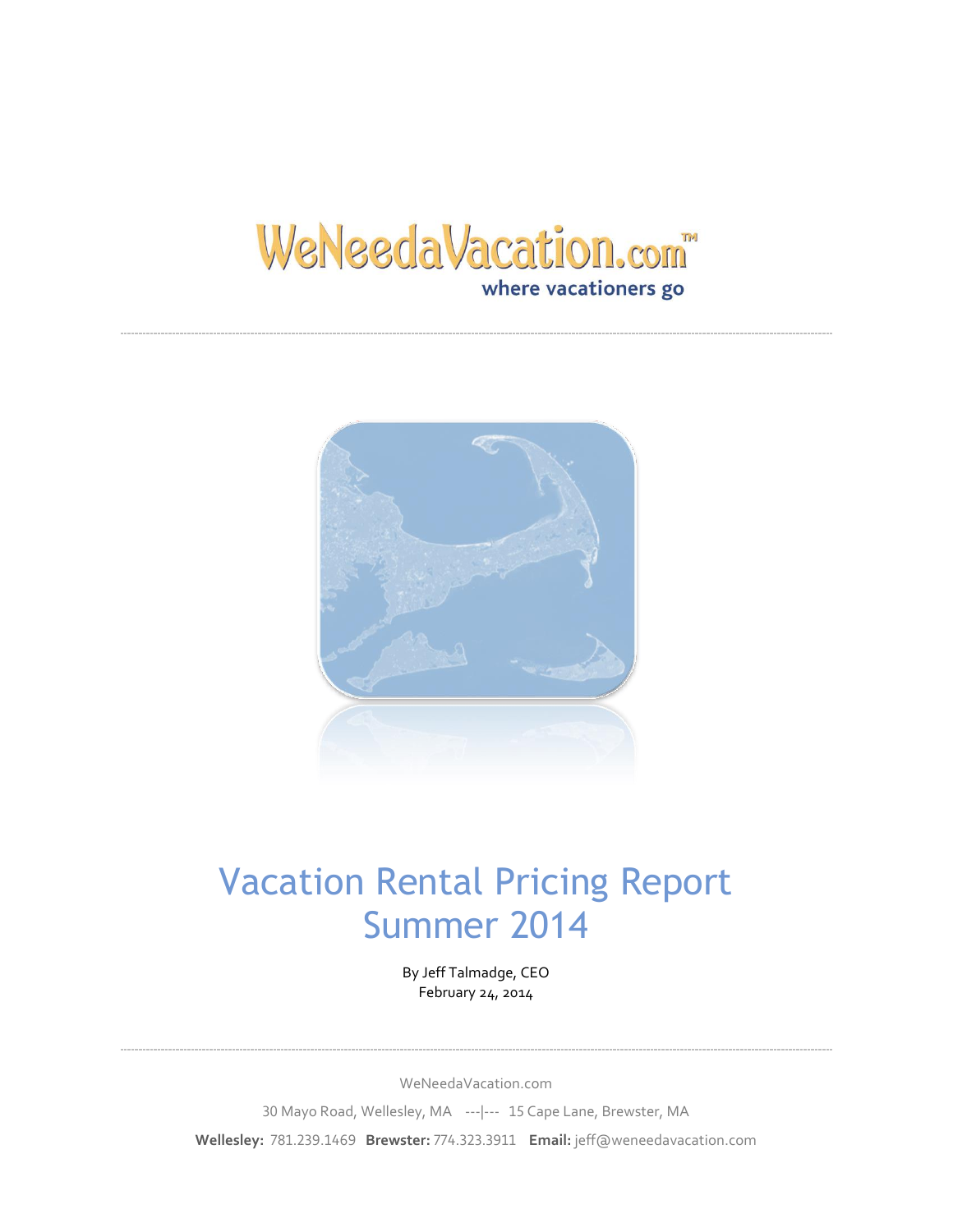# 2014 Pricing Summary

This report analyzes the prices set by homeowners listed on our WeNeedaVacation.com website for weekly vacation rentals on Cape Cod, Martha's Vineyard and Nantucket for the summer of 2014. Our goal is to provide our clients and the industry with the most comprehensive analysis available of vacation rental home pricing and what drives it.

The motivation for this report arose from a significant observation during our annual analysis of the changes in prices from last year to this one. Since the financial meltdown in 2008/9, price increases have been fairly modest from year to year. Until now. In fact, this year marks the largest price increases we have seen in our 17 seasons. The Cape is up 3.3%, Nantucket up 3.6% and the Vineyard up a record 5.5%.

## An Historical Perspective

Naturally, such remarkable price increases reflect our clients' confidence in the upcoming rental season. In contrast, this first chart shows the extraordinary worry evident in 2010, when all prices were flat, or even down, from the previous year. It also indicates the growing confidence from our clients since then, as the general economy has improved and bookings have increased.

The following two graphs show the weekly price changes of homes listed on WeNeedaVacation.com over the past five years, based on the same homes listed with us for the past 3 consecutive years. The first indicates year to year pricing, and the second shows pricing on a cumulative basis:



*Source: WeNeedaVacation.com*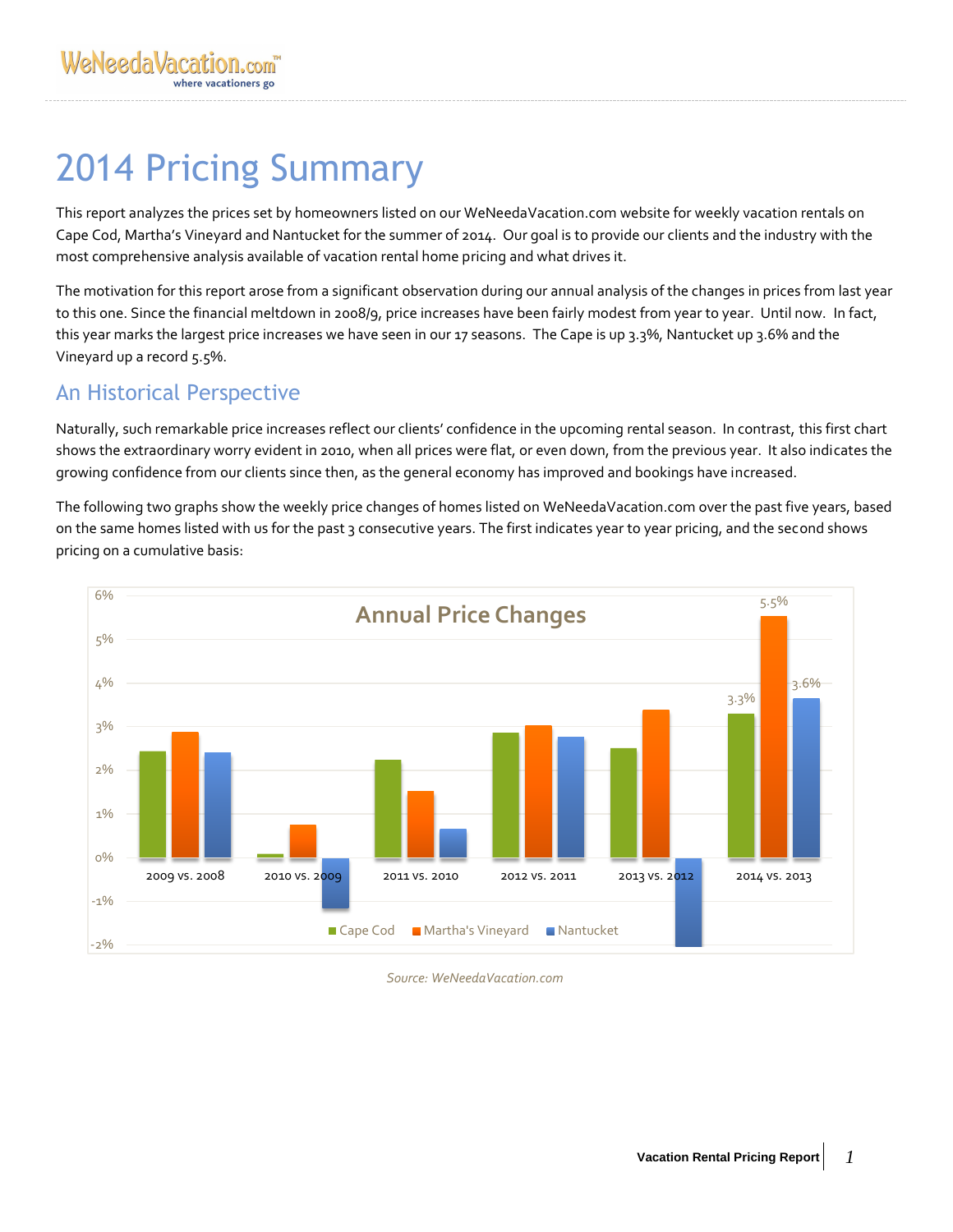

 *Source: WeNeedaVacation.com*

Per the chart below, the 14.2% increase for the Cape since 2008 averages 2.2% compounded growth per year; the Vineyard's 18.3% increase results in a 2.8% average increase per year; and Nantucket's 6.3% increase over 6 years ago amounts to a 1% average increase per year.

| COMPOUNDED GROWTH PER REGION SINCE 2008<br>CAPE COD, MARTHA'S VINEYARD & NANTUCKET 2008-2014 |         |         |                 |                    |  |  |
|----------------------------------------------------------------------------------------------|---------|---------|-----------------|--------------------|--|--|
|                                                                                              | 2008    | 2014    | Increase: 08-14 | <b>Growth/year</b> |  |  |
| Cape Cod                                                                                     | \$2,397 | \$2,737 | 14.2%           | 2.2%               |  |  |
| Martha's Vineyard                                                                            | \$3,074 | \$3,636 | 18.3%           | 2.8%               |  |  |
| Nantucket                                                                                    | \$4,516 | \$4,800 | 6.3%            | 1.0%               |  |  |
| Vineyard vs. Cape                                                                            | 128%    | 133%    |                 |                    |  |  |
| Nantucket vs. Cape                                                                           | 188%    | 175%    |                 |                    |  |  |
| Nantucket vs. Vineyard                                                                       | 147%    | 132%    |                 |                    |  |  |

 *Source: WeNeedaVacation.com*

**Comparing the 3 regions: Cape Cod, Martha's Vineyard, and Nantucket**: Although Nantucket prices on average (\$4,800) are still considerably higher than both the Cape (\$2,737) and the Vineyard (\$3,636), clearly, a shift in relative rental costs is underway, wherein Nantucket's growth has lagged considerably behind the other two regions. As the above table shows, Vineyard rentals once cost 28% more than the Cape and are now up slightly to 33% more. Nantucket, on the other hand, has dropped from 88% higher than the Cape to 75%. And, more striking, Nantucket is now 32% more expensive than the Vineyard, down from 2008, when it was as much as 47% higher.

**Before we progress,** we must clarify our methodology. Thus far in year-over-year price comparisons, we have examined a subset of homes listed with us for 3 or more years in order to get as apples to apples a comparison as possible. In other words, we are comparing what those same, specific owners did year to year. For the remainder of this report, when examining the general market and what drives the pricing, however, we are looking at our entire inventory.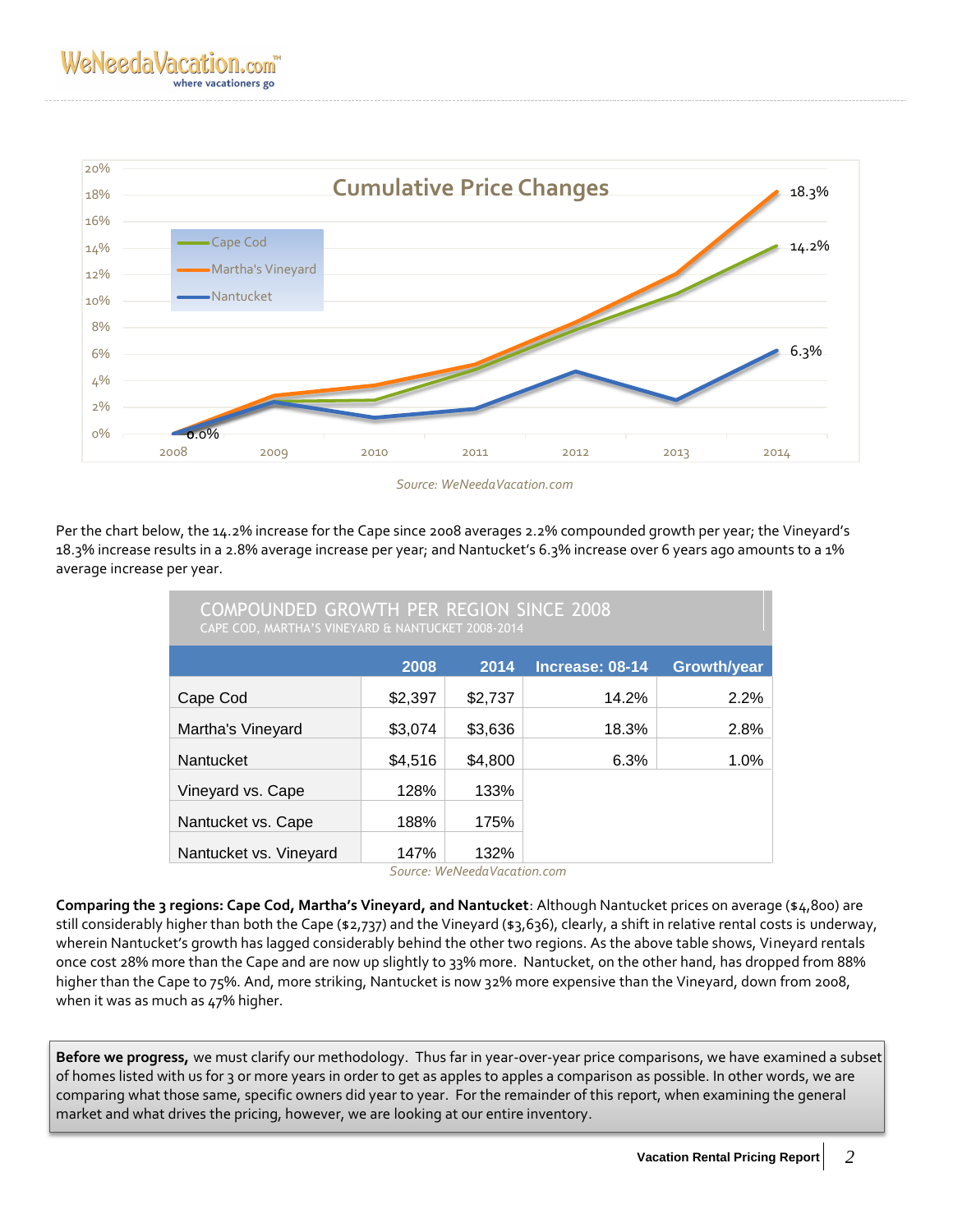# What drives pricing?

There are a myriad of factors that contribute to the rental value of a home, of course, including popular amenities such as air conditioning, Internet access, number of bathrooms, and swimming pools, for example. But we have chosen to look at the three main variables that impact pricing:

- Location (i.e., the Cape, Martha's Vineyard or Nantucket, as shown above)
- Number of bedrooms
- Proximity to beach/water

### Location

At a glance, we can expand on the pricing data above by breaking down Cape Cod into its four separate areas:

| <b>COMPOUNDED GROWTH PER REGION</b><br>CAPE COD, 2011-2014 |         |         |         |         |  |  |
|------------------------------------------------------------|---------|---------|---------|---------|--|--|
|                                                            | 2011    | 2012    | 2013    | 2014    |  |  |
| Lower Cape                                                 | \$2,615 | \$2,692 | \$2,711 | \$2,951 |  |  |
| Mid Cape                                                   | \$2,089 | \$2,182 | \$2,198 | \$2,372 |  |  |
| <b>Outer Cape</b>                                          | \$2,464 | \$2,516 | \$2,590 | \$2,790 |  |  |
| <b>Upper Cape</b>                                          | \$2,606 | \$2,687 | \$2,668 | \$2,962 |  |  |
| Cape Cod                                                   | \$2,439 | \$2,510 | \$2,517 | \$2,740 |  |  |

 *Source: WeNeedaVacation.com*

As is evident, these areas differ quite a bit, which is undoubtedly due to the heterogeneous nature of the individual towns: some towns have more waterfront properties than others; some are better known nationally (Provincetown, Hyannis due to the Kennedys, and Chatham, for example); and some have greater numbers of larger homes.

So, we need to drill down and see how the individual towns compare. We chose to do this across the entire region to make several points. While Nantucket is more expensive than Martha's Vineyard, which is more expensive than Cape Cod, there are notable exceptions, and thus, a vacation in Vineyard Haven might be cheaper than one in Chatham.

The "Vs. C&I Avg." column in the chart below shows how the price compares to the median price of the entire Cape and Islands region.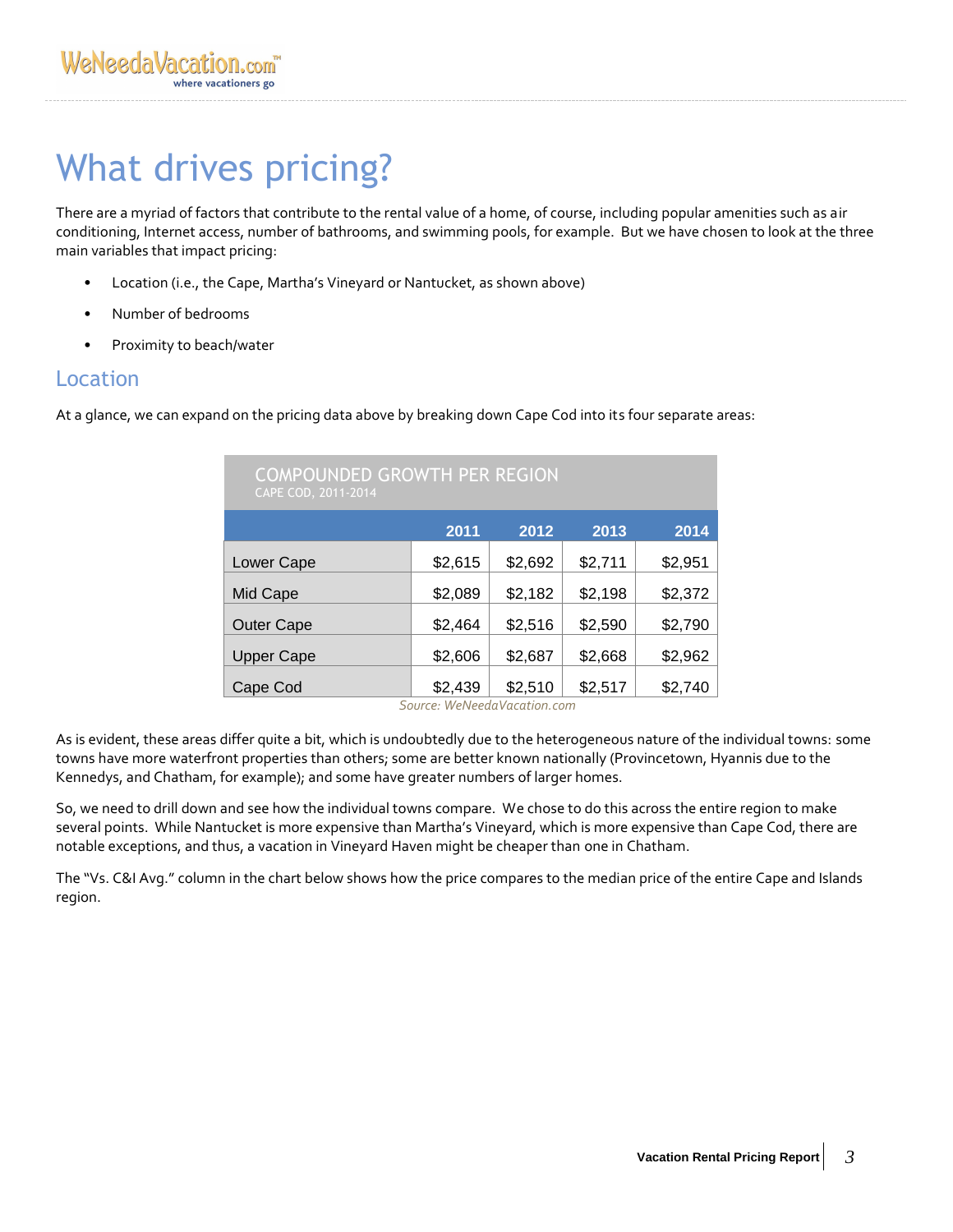#### AVERAGE WEEKLY PRICE COMPARISON TOWNS VS ENTIRE CAPE & ISLANDS REGION

| <b>Name</b>              | <b>Town</b>           | 2014 Price | C&I Avg.<br>Vs. |
|--------------------------|-----------------------|------------|-----------------|
| <b>Martha's Vineyard</b> | Chappaquiddick        | \$6,841    | 130%            |
| <b>Nantucket</b>         | <b>Tom Nevers</b>     | \$6,022    | 102%            |
| <b>Nantucket</b>         | Nantucket town        | \$5,278    | 77%             |
| <b>Nantucket</b>         | Cisco - Miacomet      | \$5,100    | 71%             |
| <b>Martha's Vineyard</b> | Aquinnah              | \$4,858    | 63%             |
| <b>Nantucket</b>         | <b>Surfside</b>       | \$4,783    | 61%             |
| <b>Nantucket</b>         | Mid-island            | \$4,628    | 55%             |
| <b>Martha's Vineyard</b> | <b>Chilmark</b>       | \$4,218    | 42%             |
| <b>Martha's Vineyard</b> | Katama - Edgartown    | \$3,998    | 34%             |
| <b>Martha's Vineyard</b> | Edgartown             | \$3,816    | 28%             |
| <b>Upper Cape Cod</b>    | <b>Woods Hole</b>     | \$3,810    | 28%             |
| <b>Nantucket</b>         | <b>Siasconset</b>     | \$3,558    | 19%             |
| <b>Outer Cape Cod</b>    | <b>Truro</b>          | \$3,527    | 18%             |
| <b>Martha's Vineyard</b> | <b>West Tisbury</b>   | \$3,508    | 18%             |
| <b>Upper Cape Cod</b>    | <b>New Seabury</b>    | \$3,489    | 17%             |
| <b>Lower Cape Cod</b>    | <b>Orleans</b>        | \$3,417    | 15%             |
| <b>Nantucket</b>         | <b>Madaket</b>        | \$3,384    | 14%             |
| <b>Lower Cape Cod</b>    | Chatham               | \$3,319    | 11%             |
| <b>Martha's Vineyard</b> | <b>Oak Bluffs</b>     | \$3,289    | 10%             |
| Mid Cape Cod             | <b>Barnstable</b>     | \$3,119    | 5%              |
| <b>Upper Cape Cod</b>    | <b>Bourne</b>         | \$3,100    | 4%              |
| <b>Upper Cape Cod</b>    | <b>Mashpee</b>        | \$2,975    | 0%              |
| <b>Outer Cape Cod</b>    | Provincetown          | \$2,919    | $-2%$           |
| Mid Cape Cod             | Osterville            | \$2,894    | $-3%$           |
| <b>Outer Cape Cod</b>    | Wellfleet             | \$2,870    | $-4%$           |
| <b>Upper Cape Cod</b>    | Falmouth              | \$2,657    | $-11%$          |
| <b>Upper Cape Cod</b>    | Sandwich              | \$2,644    | $-11%$          |
| <b>Lower Cape Cod</b>    | <b>Brewster</b>       | \$2,640    | $-11%$          |
| Mid Cape Cod             | <b>Hyannis</b>        | \$2,589    | $-13%$          |
| <b>Martha's Vineyard</b> | <b>Vineyard Haven</b> | \$2,586    | $-13%$          |
| <b>Lower Cape Cod</b>    | <b>Harwich</b>        | \$2,402    | $-19%$          |
| <b>Outer Cape Cod</b>    | Eastham               | \$2,369    | $-20%$          |
| Mid Cape Cod             | Yarmouth              | \$2,327    | $-22%$          |
| Mid Cape Cod             | Centerville           | \$2,287    | $-23%$          |
| <b>Mid Cape Cod</b>      | <b>Dennis</b>         | \$2,246    | $-25%$          |

 *Source: WeNeedaVacation.com*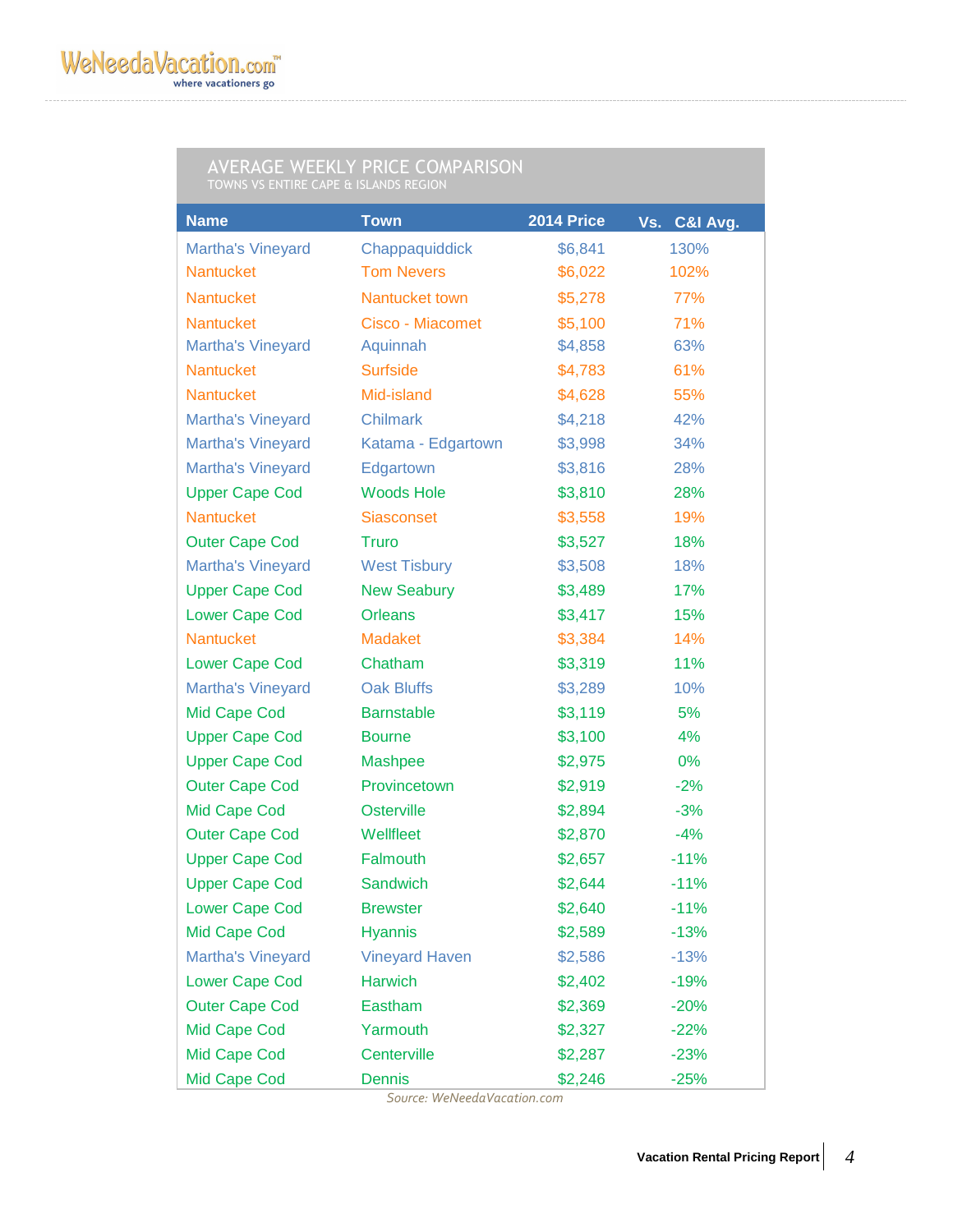But, again, these are just averages of over 3,500 homes, so, while helpful, we need to keep probing.

### Number of Bedrooms

Next, we turn to pricing vis-à-vis the number of bedrooms.

| WEEKLY AVG PRICE BY # OF BEDROOMS<br>CAPE COD, MARTHA'S VINEYARD & NANTUCKET 2014 |                 |                 |                  |  |  |
|-----------------------------------------------------------------------------------|-----------------|-----------------|------------------|--|--|
| # BRs                                                                             | <b>Cape Cod</b> | <b>Vineyard</b> | <b>Nantucket</b> |  |  |
| 1                                                                                 | \$1,085         | \$1,399         | \$1,941          |  |  |
| $\mathcal{P}$                                                                     | \$1,524         | \$2,130         | \$2,603          |  |  |
| 3                                                                                 | \$2,231         | \$2,721         | \$3,752          |  |  |
| 4                                                                                 | \$3,254         | \$3,981         | \$5,329          |  |  |
| 5                                                                                 | \$4,316         | \$5,048         | \$7,075          |  |  |
| 6                                                                                 | \$5,941         | \$6,304         | \$8,850          |  |  |

 *Source: WeNeedaVacation.com*

So, what's it cost by room? This next table enables easy comparison not only to other vacation rental homes in each region, but also to other lodging options:

| <b>AVG PRICE PER ROOM/NIGHT</b><br>CAPE COD, MARTHA'S VINEYARD & NANTUCKET 2014 |                 |                 |                  |  |  |  |
|---------------------------------------------------------------------------------|-----------------|-----------------|------------------|--|--|--|
| # BRs                                                                           | <b>Cape Cod</b> | <b>Vineyard</b> | <b>Nantucket</b> |  |  |  |
| 1                                                                               | \$155           | \$200           | \$277            |  |  |  |
| 2                                                                               | \$109           | \$152           | \$186            |  |  |  |
| 3                                                                               | \$106           | \$130           | \$179            |  |  |  |
| $\overline{4}$                                                                  | \$116           | \$142           | \$190            |  |  |  |
| 5                                                                               | \$123           | \$144           | \$202            |  |  |  |
| 6                                                                               | \$141           | \$150           | \$211            |  |  |  |

 *Source: WeNeedaVacation.com*

You might think that the price per room would decline in larger rental homes, but that is not the case. It appears that any economy of scale is balanced by greater amenities, especially proximity to water. That is, there are far more large homes near the water than small ones: it's just not economical to build small homes on such expensive land.

## Proximity to Water

We last turn to perhaps the biggest determinant of price – how close the home is to the water. We break this down into segments.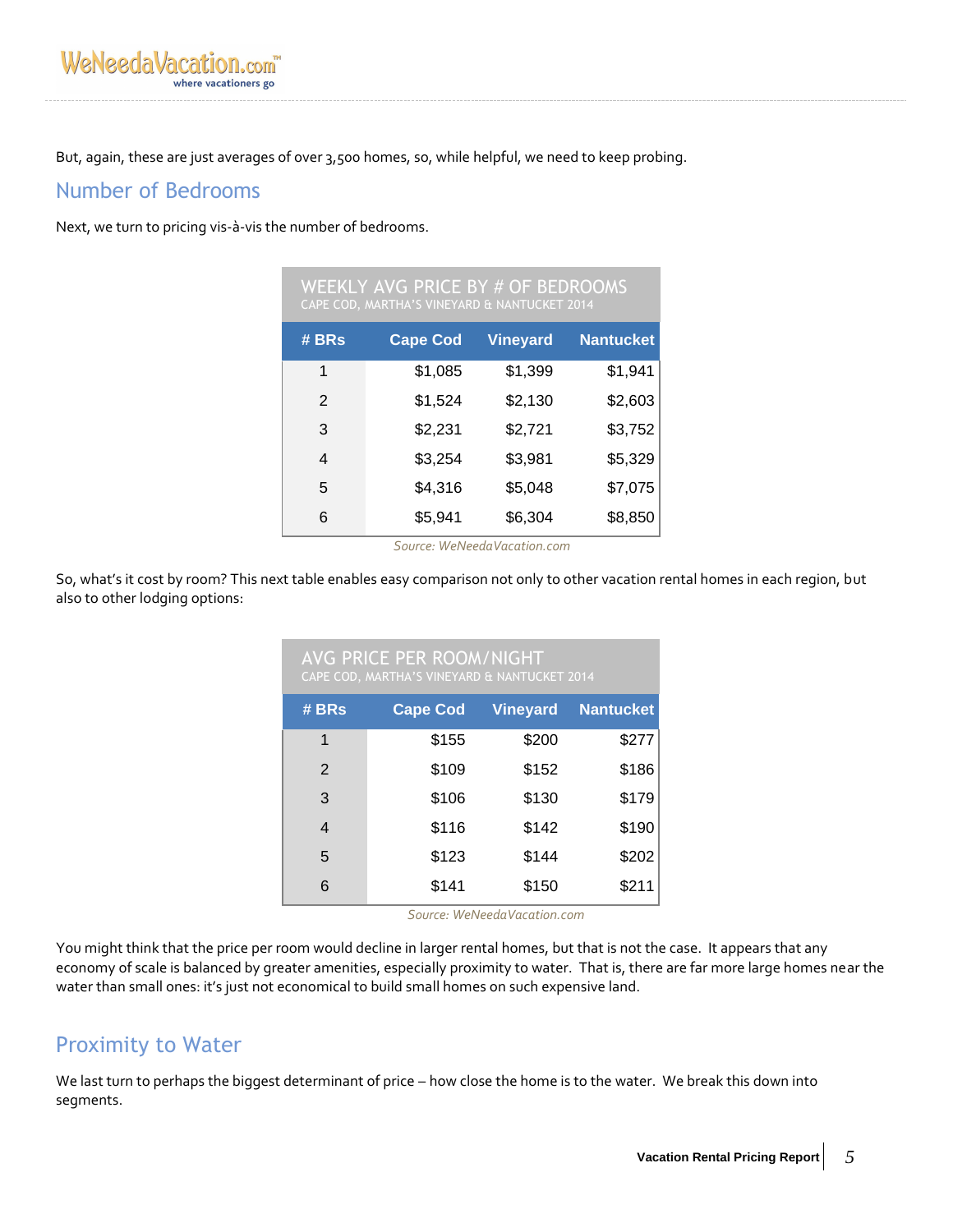Our vacation rental homes can be:

- Walk to beach (within  $\frac{1}{2}$  mile's walk to a beach)
- On the water (but not necessarily a beach)
- On a beach
- Inland (none of the above)

We also track the type of water: salt water or fresh water. Thus, we can report on pricing of all these combinations. In order to be as apples-to-apples as possible, we only looked at 3- and 4-bedroom homes, which constitute over 60% of our listings. (We assume, however, that any trends seen here should also accrue to 1, 2, and 5+ bedroom homes.) We compare homes with a water amenity to the "Inland" homes (those that are neither within 1/2 mile of the beach nor on the water).

#### Salt water vacation rentals

A general summary of the cost of being near **salt water** follows:

| <b>% INCREASE IN PRICE BY PROXIMITY TO WATER</b><br>CAPE COD, MARTHA'S VINEYARD & NANTUCKET 2014 |                   |  |  |  |
|--------------------------------------------------------------------------------------------------|-------------------|--|--|--|
| <b>Increase in price for water amenities</b>                                                     | <b>Salt water</b> |  |  |  |
| Walk to salt water beach vs Inland                                                               | 20% more          |  |  |  |
| On salt water vs Inland                                                                          | 43% more          |  |  |  |
| On a salt water beach vs Inland                                                                  | 104% more         |  |  |  |

*Source: WeNeedaVacation.com*

Our findings for 3 and 4 bedroom **saltwater homes**, respectively:

#### AVG WEEKLY PRICE - 3 BR HOMES BY PROXIMITY TO WATER CAPE COD, MARTHA'S VINEYARD & NANTUCKET, 2014

| 3 Bedroom<br>homes | <b>Inland</b><br>homes | <b>Walk to</b><br><b>beach</b> | <b>Walk to</b><br>beach<br>Vs. Inland | On a<br>beach | On a beach<br>Vs. Inland |
|--------------------|------------------------|--------------------------------|---------------------------------------|---------------|--------------------------|
| Upper Cape         | \$2,255                | \$2,225                        | $-1\%$                                | \$3,605       | 60%                      |
| Mid Cape           | \$1,632                | \$2,044                        | 25%                                   | \$4,615       | 183%                     |
| Lower Cape         | \$1,882                | \$2,447                        | 30%                                   | \$3,698       | 97%                      |
| Outer Cape         | \$1,903                | \$2,568                        | 35%                                   | \$4,185       | 120%                     |
| Martha's Vineyard  | \$2,459                | \$3,139                        | 28%                                   | \$6,086       | 147%                     |
| Nantucket          | \$3,255                | \$3,928                        | 21%                                   | \$5,228       | 61%                      |

*Source:WeNeedaVacation.com*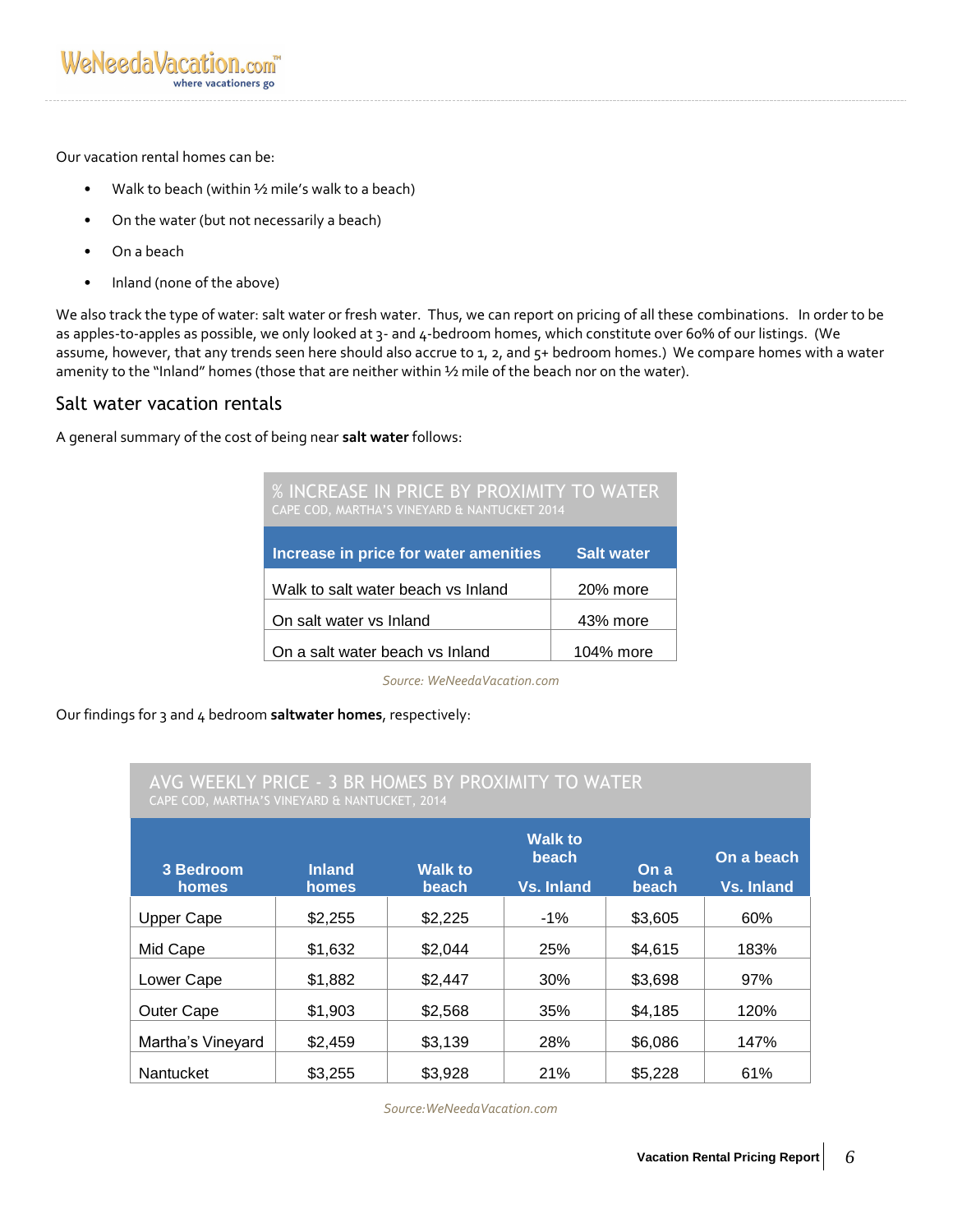| CAPE COD, MARTHA'S VINEYARD & NANTUCKET, 2014 |                        |                         |                                              |               |                          |  |
|-----------------------------------------------|------------------------|-------------------------|----------------------------------------------|---------------|--------------------------|--|
| 4 Bedroom<br>homes                            | <b>Inland</b><br>homes | <b>Walk to</b><br>beach | <b>Walk to</b><br>beach<br><b>Vs. Inland</b> | On a<br>beach | On a beach<br>Vs. Inland |  |
| <b>Upper Cape</b>                             | \$2,766                | \$3,400                 | 23%                                          | \$4,768       | 72%                      |  |
| Mid Cape                                      | \$2,118                | \$2,929                 | 38%                                          | \$6,077       | 187%                     |  |
| Lower Cape                                    | \$2,624                | \$3,486                 | 33%                                          | \$6,217       | 137%                     |  |
| <b>Outer Cape</b>                             | \$2,503                | \$3,355                 | 23%                                          | \$5,948       | 138%                     |  |
| Martha's Vineyard                             | \$3,740                | \$4,012                 | 7%                                           | \$8,883       | 138%                     |  |
| Nantucket                                     | \$5,653                | \$5,506                 | $-3%$                                        | \$7,000       | 24%                      |  |

AVG WEEKLY PRICE - 4 BR HOMES BY PROXIMITY TO WATER

 *Source: WeNeedaVacation.com*

Clearly, these numbers do not fit a nice, neat pattern, which shows the importance to vacationers of looking across a wide geographical area if being near a beach is important. And don't fall into the trap of assuming that general pricing, as shown in the Location section above, applies across the board to "walk to beach" and "beachfront" homes. Some dramatic examples are:

- In general, our Mid-Cape homes are the least expensive of all Cape and Islands homes, yet their *beachfront* homes are among our most expensive.
- Nantucket homes are our most expensive on average, but notice how Vineyard *beachfront* homes are even pricier.

#### Freshwater vacation rentals

There does not appear to be a premium for being able to *walk* to a *freshwater* beach, and the premium for being on fresh water (without a beach) is a surprisingly modest 9%. Being *on* a fresh water *beach,* however, does cost 60% more. Freshwater beach homes on the Cape average two-thirds the price of their saltwater cousins.